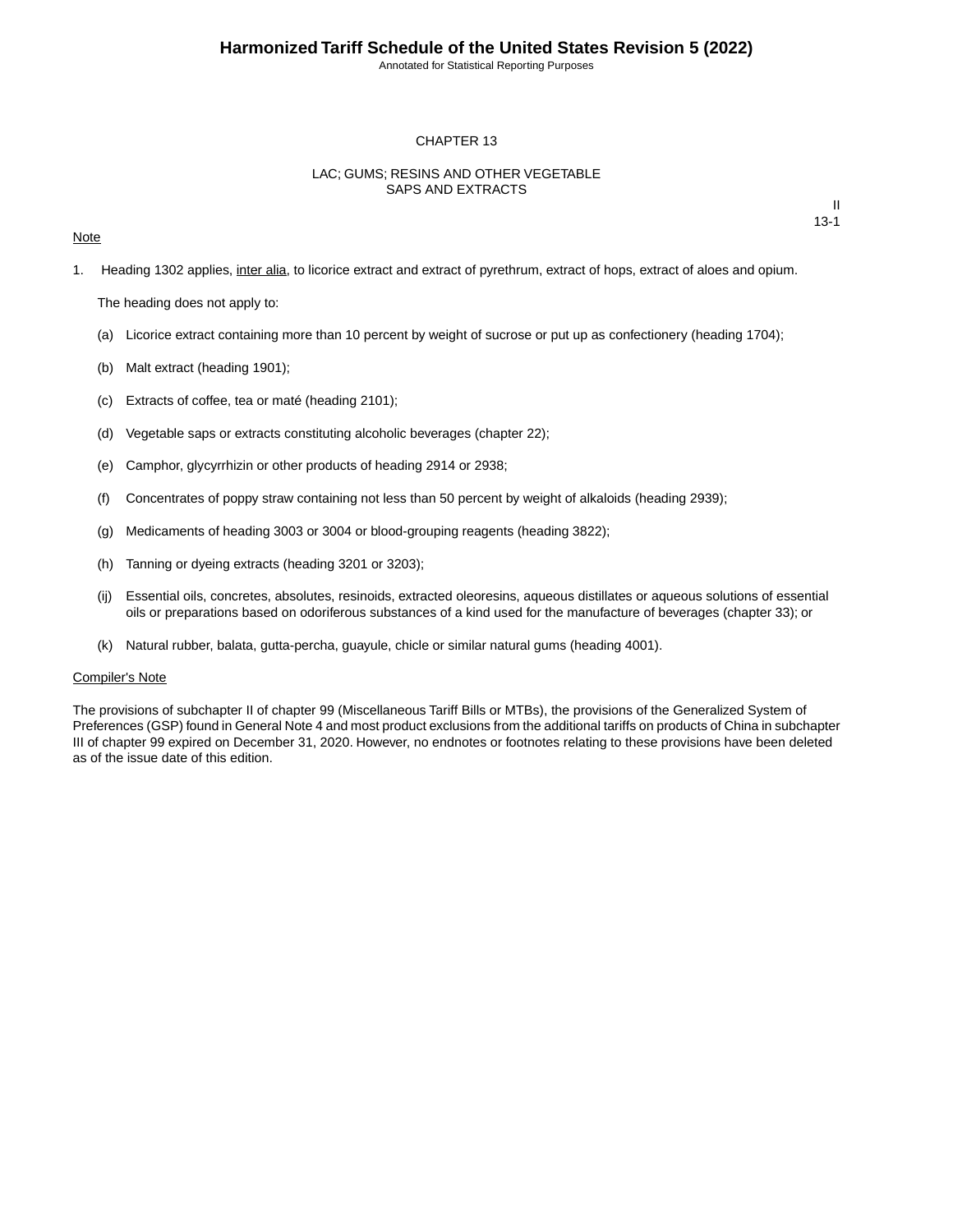# **Harmonized Tariff Schedule of the United States Revision 5 (2022)**

Annotated for Statistical Reporting Purposes

| Heading/      | Stat.  |                                                                                 | Unit     | Rates of Duty      |                                              |                   |
|---------------|--------|---------------------------------------------------------------------------------|----------|--------------------|----------------------------------------------|-------------------|
| Subheading    | Suf-   | Article Description                                                             | of       |                    |                                              | $\overline{2}$    |
|               | fix    |                                                                                 | Quantity | General            | Special                                      |                   |
| 1301          |        | Lac; natural gums, resins, gum-resins and oleoresins (for<br>example, balsams): |          |                    |                                              |                   |
| 1301.20.00 00 |        |                                                                                 |          |                    |                                              | $1.1 \text{C/kg}$ |
|               |        |                                                                                 |          |                    |                                              |                   |
| 1301.90       |        | Other:                                                                          |          |                    |                                              |                   |
| 1301.90.40    | $00\,$ | Turpentine gum (oleoresinous exudate from living                                |          |                    |                                              |                   |
|               |        |                                                                                 |          |                    | Free (A, AU, BH, CL, 5%<br>CO, D, E, IL, JO, |                   |
|               |        |                                                                                 |          |                    | KR, MA, OM, P,                               |                   |
|               |        |                                                                                 |          |                    | PA, PE, S, SG)                               |                   |
| 1301.90.91    |        |                                                                                 |          | Free <sup>1/</sup> |                                              | Free              |
|               | 05     |                                                                                 | kg       |                    |                                              |                   |
|               |        |                                                                                 |          |                    |                                              |                   |
|               | 10     |                                                                                 |          |                    |                                              |                   |
|               | 20     |                                                                                 |          |                    |                                              |                   |
|               | 30     |                                                                                 |          |                    |                                              |                   |
|               | 40     |                                                                                 |          |                    |                                              |                   |
|               |        |                                                                                 |          |                    |                                              |                   |
|               | 90     |                                                                                 |          |                    |                                              |                   |
|               |        |                                                                                 |          |                    |                                              |                   |
|               |        |                                                                                 |          |                    |                                              |                   |
|               |        |                                                                                 |          |                    |                                              |                   |
|               |        |                                                                                 |          |                    |                                              |                   |
|               |        |                                                                                 |          |                    |                                              |                   |
|               |        |                                                                                 |          |                    |                                              |                   |
|               |        |                                                                                 |          |                    |                                              |                   |
|               |        |                                                                                 |          |                    |                                              |                   |
|               |        |                                                                                 |          |                    |                                              |                   |
|               |        |                                                                                 |          |                    |                                              |                   |
|               |        |                                                                                 |          |                    |                                              |                   |
|               |        |                                                                                 |          |                    |                                              |                   |
|               |        |                                                                                 |          |                    |                                              |                   |
|               |        |                                                                                 |          |                    |                                              |                   |
|               |        |                                                                                 |          |                    |                                              |                   |
|               |        |                                                                                 |          |                    |                                              |                   |
|               |        |                                                                                 |          |                    |                                              |                   |
|               |        |                                                                                 |          |                    |                                              |                   |
|               |        |                                                                                 |          |                    |                                              |                   |
|               |        |                                                                                 |          |                    |                                              |                   |
|               |        |                                                                                 |          |                    |                                              |                   |
|               |        |                                                                                 |          |                    |                                              |                   |
|               |        |                                                                                 |          |                    |                                              |                   |
|               |        |                                                                                 |          |                    |                                              |                   |
|               |        |                                                                                 |          |                    |                                              |                   |
|               |        |                                                                                 |          |                    |                                              |                   |
|               |        |                                                                                 |          |                    |                                              |                   |
|               |        |                                                                                 |          |                    |                                              |                   |
|               |        |                                                                                 |          |                    |                                              |                   |
|               |        |                                                                                 |          |                    |                                              |                   |
|               |        |                                                                                 |          |                    |                                              |                   |
|               |        |                                                                                 |          |                    |                                              |                   |
|               |        |                                                                                 |          |                    |                                              |                   |
|               |        |                                                                                 |          |                    |                                              |                   |
|               |        |                                                                                 |          |                    |                                              |                   |
|               |        |                                                                                 |          |                    |                                              |                   |
|               |        |                                                                                 |          |                    |                                              |                   |
|               |        |                                                                                 |          |                    |                                              |                   |
|               |        |                                                                                 |          |                    |                                              |                   |
|               |        |                                                                                 |          |                    |                                              |                   |
|               |        |                                                                                 |          |                    |                                              |                   |
|               |        |                                                                                 |          |                    |                                              |                   |

II 13-2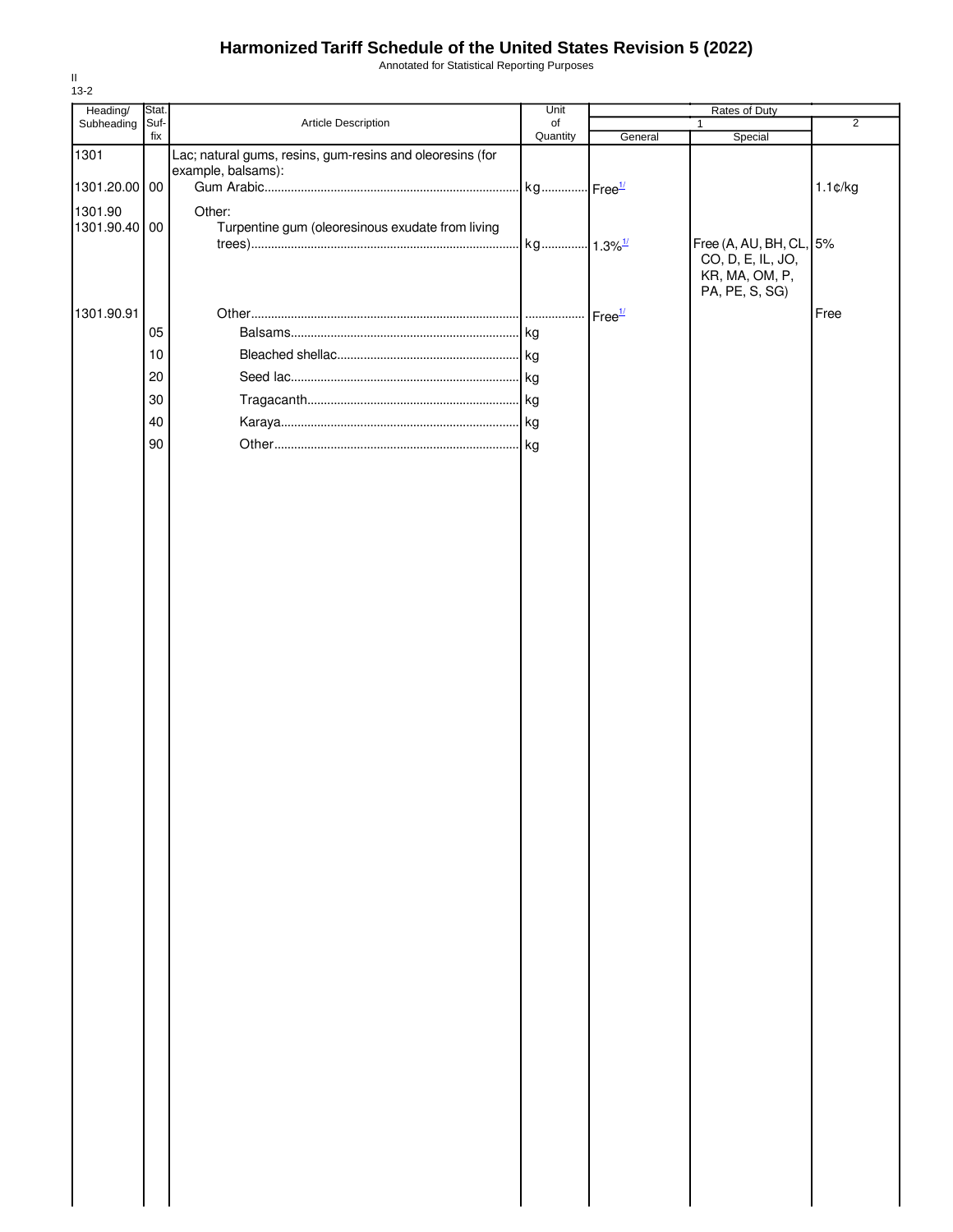# **Harmonized Tariff Schedule of the United States Revision 5 (2022)**

Annotated for Statistical Reporting Purposes

| Heading/      | <b>Stat</b> |                                                                                                                                                                                                                        | Unit     |                       | Rates of Duty                                                                     |                                                |
|---------------|-------------|------------------------------------------------------------------------------------------------------------------------------------------------------------------------------------------------------------------------|----------|-----------------------|-----------------------------------------------------------------------------------|------------------------------------------------|
| Subheading    | Suf-        | <b>Article Description</b>                                                                                                                                                                                             | of       |                       |                                                                                   | $\overline{2}$                                 |
|               | fix         |                                                                                                                                                                                                                        | Quantity | General               | Special                                                                           |                                                |
| 1302          |             | Vegetable saps and extracts; pectic substances, pectinates<br>and pectates; agar-agar and other mucilages and thickeners,<br>whether or not modified, derived from vegetable products:<br>Vegetable saps and extracts: |          |                       |                                                                                   |                                                |
| 1302.11.00 00 |             |                                                                                                                                                                                                                        |          |                       |                                                                                   | \$40/kg of<br>anhydrous<br>morphine<br>content |
| 1302.12.00 00 |             |                                                                                                                                                                                                                        |          |                       | Free (A, AU, BH, CL,<br>CO, D, E, IL, JO,<br>KR, MA, OM, P,<br>PA, PE, S, SG)     | 20%                                            |
| 1302.13.00 00 |             |                                                                                                                                                                                                                        |          |                       | Free (A+, AU, BH,<br>CL, CO, D, E, IL,<br>JO, KR, MA, OM,<br>P, PA, PE, S, SG)    | \$5.29/kg                                      |
| 1302.14.01    | 00          |                                                                                                                                                                                                                        |          |                       | Free (A, AU, BH, CL,<br>CO, D, E, IL, JO,<br>KR, MA, OM, P,<br>PA, PE, S, SG)     | 10%                                            |
| 1302.19       |             | Other:<br>Ginseng; substances having anesthetic,<br>prophylactic or therapeutic properties:                                                                                                                            |          |                       |                                                                                   |                                                |
| 1302.19.21    | 00          |                                                                                                                                                                                                                        |          |                       |                                                                                   | Free                                           |
| 1302.19.41    |             |                                                                                                                                                                                                                        |          |                       | Free (A, AU, BH, CL, 10%<br>CO, D, E, IL, JO,<br>KR, MA, OM, P,<br>PA, PE, S, SG) |                                                |
|               | 20          |                                                                                                                                                                                                                        |          |                       |                                                                                   |                                                |
|               | 40          |                                                                                                                                                                                                                        |          |                       |                                                                                   |                                                |
| 1302.19.91    |             |                                                                                                                                                                                                                        |          | Free <sup>1/</sup>    |                                                                                   | Free                                           |
|               | 20          |                                                                                                                                                                                                                        |          |                       |                                                                                   |                                                |
|               | 40          |                                                                                                                                                                                                                        |          |                       |                                                                                   |                                                |
| 1302.20.00    | 00          |                                                                                                                                                                                                                        |          |                       |                                                                                   | 25%                                            |
|               |             | Mucilages and thickeners, whether or not modified, derived<br>from vegetable products:                                                                                                                                 |          |                       |                                                                                   |                                                |
| 1302.31.00 00 |             |                                                                                                                                                                                                                        |          |                       |                                                                                   | 25%                                            |
| 1302.32.00    |             | Mucilages and thickeners, whether or not modified,<br>derived from locust beans, locust bean seeds or guar                                                                                                             |          |                       |                                                                                   |                                                |
|               |             |                                                                                                                                                                                                                        |          | Free <sup>1/</sup>    |                                                                                   | Free                                           |
|               | 20          |                                                                                                                                                                                                                        |          |                       |                                                                                   |                                                |
|               | 40          |                                                                                                                                                                                                                        |          |                       |                                                                                   |                                                |
| 1302.39.00    |             |                                                                                                                                                                                                                        |          | $3.2\%$ <sup>1/</sup> | Free (A+, AU, BH,<br>CL, CO, D, E, IL,<br>JO, KR, MA, OM,<br>P, PA, PE, S, SG)    | 20%                                            |
|               | 10          |                                                                                                                                                                                                                        |          |                       |                                                                                   |                                                |
|               | 90          |                                                                                                                                                                                                                        |          |                       |                                                                                   |                                                |
|               |             |                                                                                                                                                                                                                        |          |                       |                                                                                   |                                                |
|               |             |                                                                                                                                                                                                                        |          |                       |                                                                                   |                                                |

II 13-3